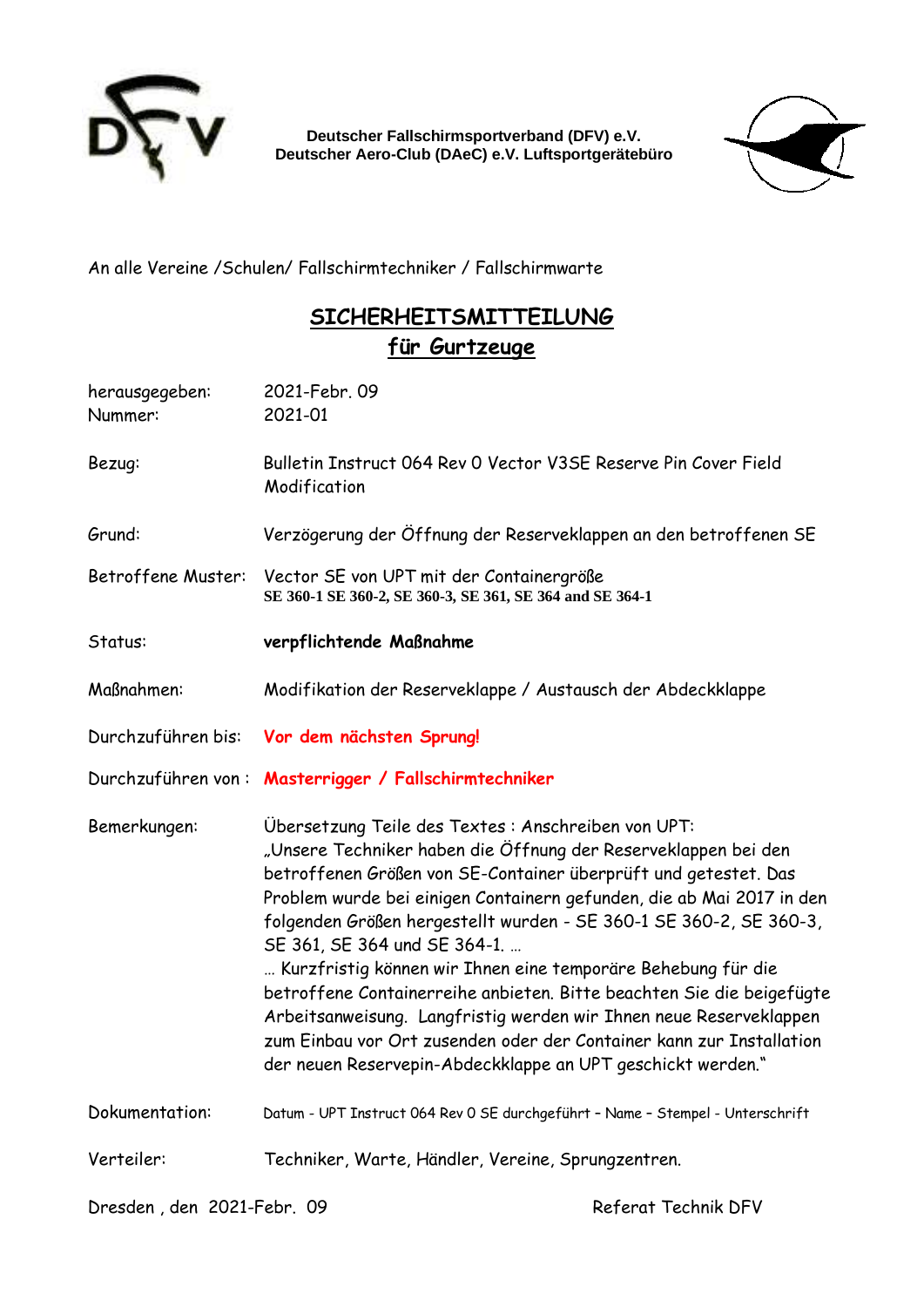

### **VECTOR 3SE RESERVE PIN COVER FIELD MODFICATION**

#### **Overview**

Modification of the bottom tuck tab of the Vector 3 SE Reserve Pin Cover for container sizes V360‐1, V360‐2, V360‐3, V361, V364 and V364‐1.

The Bottom tuck tab is trimmed back 3/8" (9mm)

This work must be performed by a certified Master rigger.

#### **Machines/Tools required**

Single needle 301 sewing machine Snips or scissors Heavy duty scissors Seam ripper Hot knife Lighter

# **ENGINEERING DEPARTMENT**

1645 LEXINGTON AVENUE ◆ DELAND FL 32724-2106 ◆ TELEpHONE +1 386 736 7589 ◆ FAX +1 386 734 7537 upт@uptvEctor.com ◆ www.uptvEctor.com INSTRUCT. V3SE Reserve Pin Cover Field Modification.docx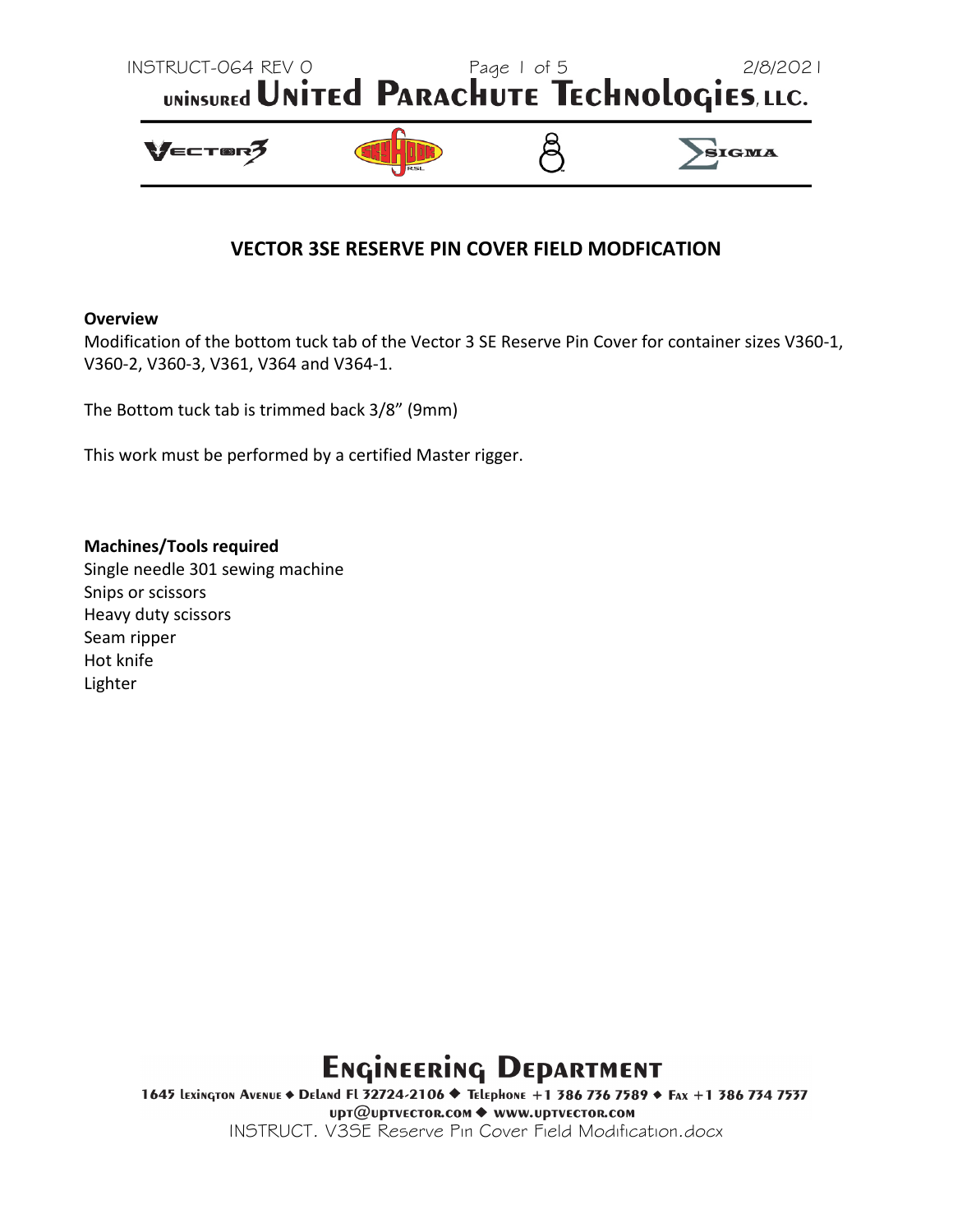





Identify the Reserve Pin Cover flap bottom "Tuck Tab".

Using either snips or a seam ripper, carefully unpick the binding tape stitching from the bottom edge of the flap.



Remove all stitching up to the folded corners.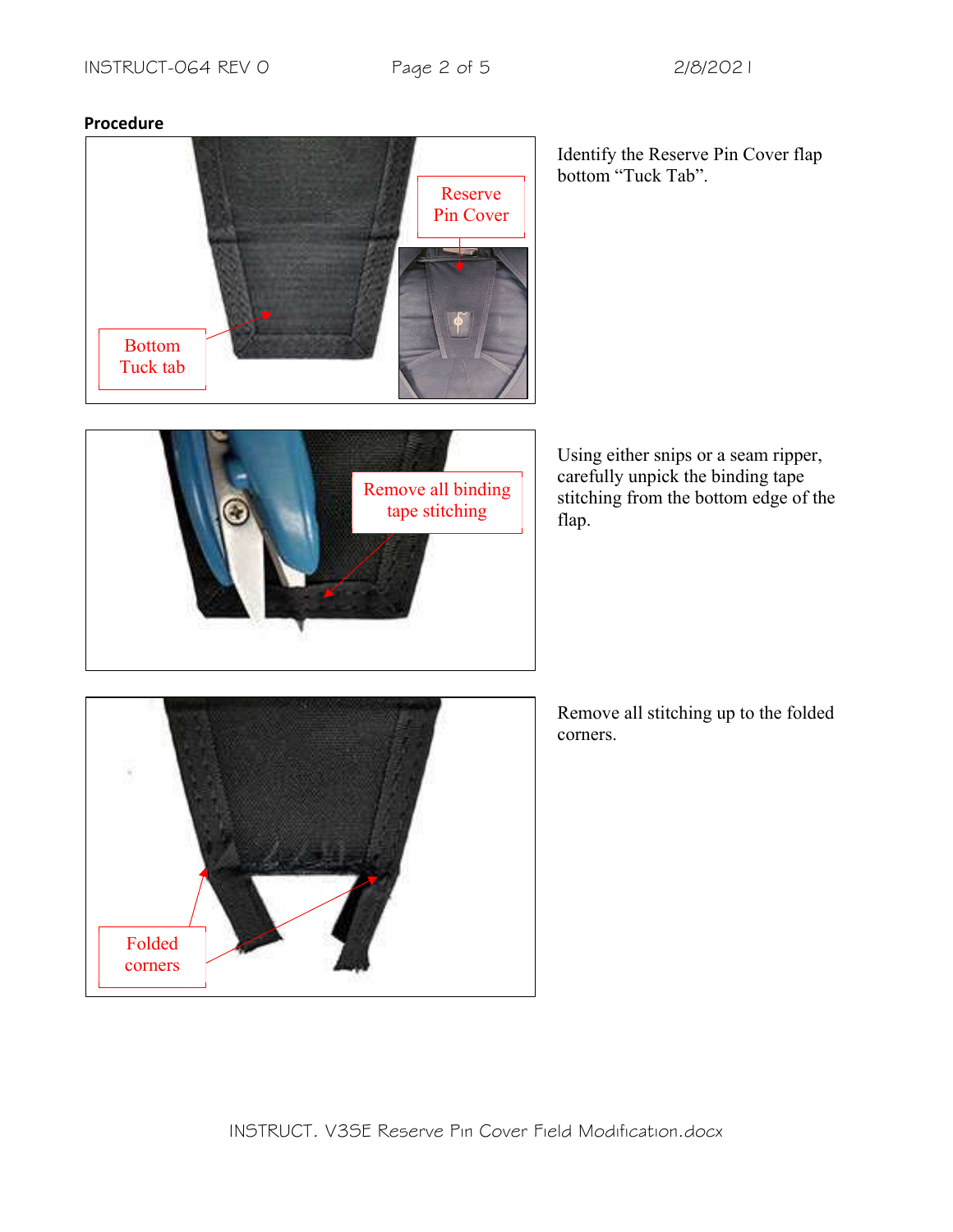



From the bottom edge of the flap, measure 3/8" (9mm) as shown and mark a line across the flap as shown.

Using heavy scissors, carefully cut and remove the end of the tuck tab.



Sear the cut nylon material and binding tape to stop any fraying.

This is done using a hot knife and 45 degree angle to sear the material to the MDS plastic stiffener. Repeat on both sides of the flap.

If a hot knife isn't available, use a lighter to seal the materials and thread as best as possible.

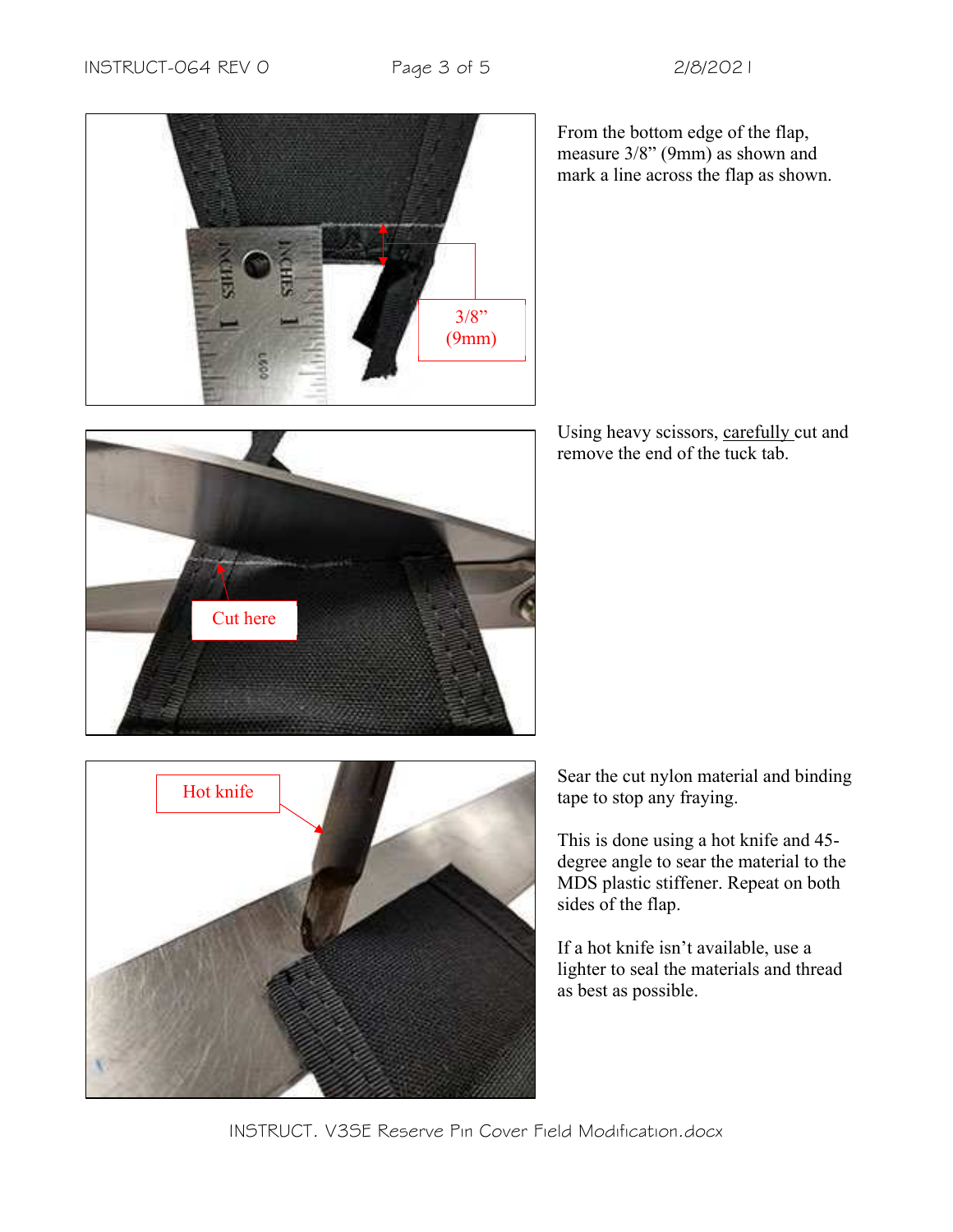

The corners should also be free of any sharp edges.

Using E thread and starting at the top of the Tuck Tab stiffener, begin sewing on the OUTER stich row of the binding tape.

Follow the indicated stitch pattern.

Next, move the INNER stitch row of the binding tape and repeat following the indicated stitch pattern.